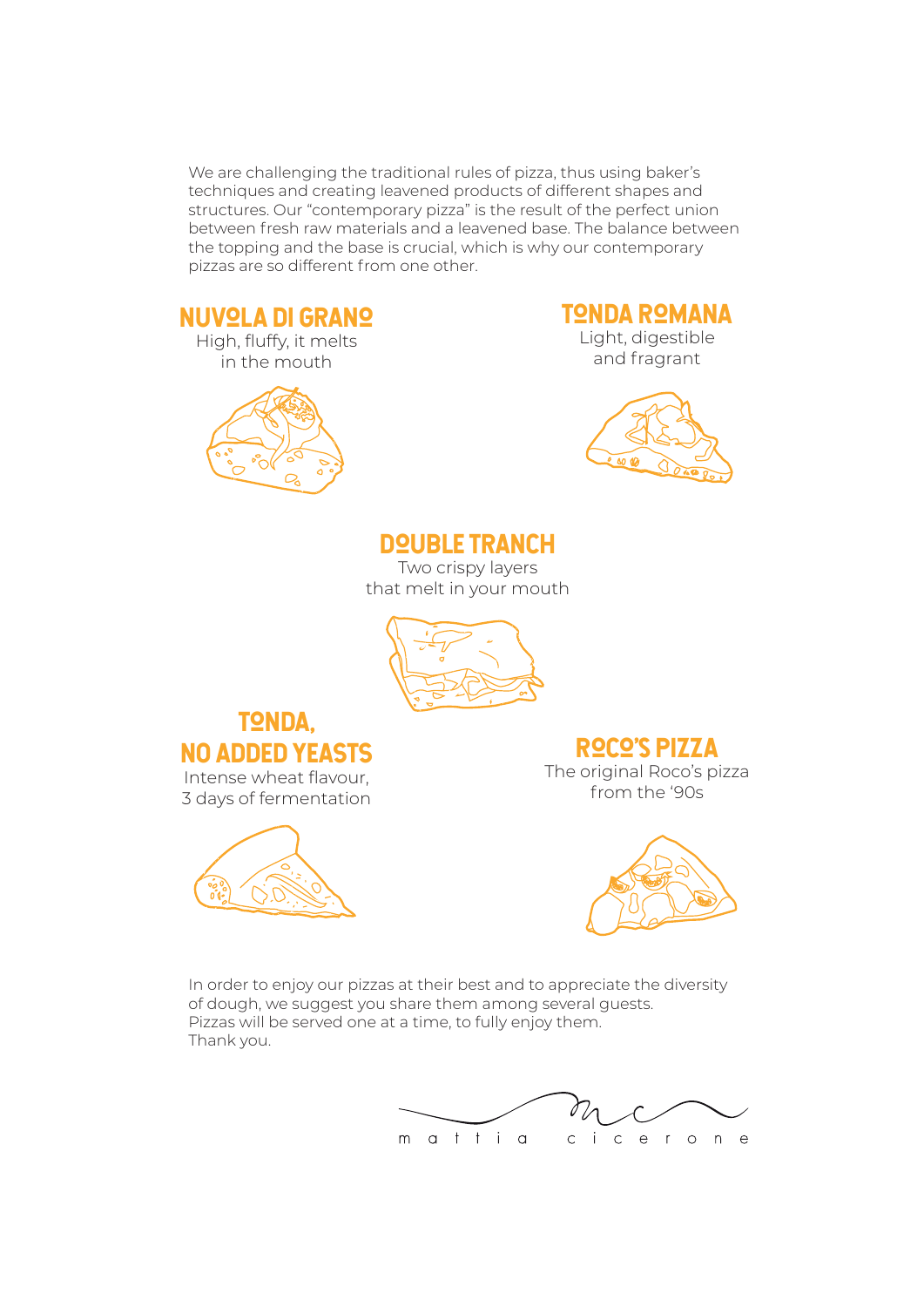

### **NUVQLA DI GRANO**

Soft, high, bulky dough. Made from type 1 stoneground flour, using the *biga* technique with 18/20 hour fermentation, to enhance the crispness on the outside and softness on the inside. Especially recommended for sharing.

|          |                                                                                                                                                   | ALL ERGENS  |         |
|----------|---------------------------------------------------------------------------------------------------------------------------------------------------|-------------|---------|
|          | <b>REGINA</b><br>Reduced San Marzano tomato sauce, buffalo mozzarella PDO<br>from Campania, confit plum tomatoes and basil oil                    | $1 \cdot 7$ | € 16.00 |
| $\infty$ | <b>L'ACCIUGA</b><br>Courgette cream, burrata pugliese cheese, Cantabrian anchovy,<br>rosemary crumbs, confit plum tomatoes, olive oil and oregano | 7.4.7.8     | € 22.00 |
|          | LA CRUDO E BURRATA<br>Parma ham 24 months, burrata pugliese cheese<br>and EVO oil from Garda Lake                                                 | $1 \cdot 7$ | € 25.00 |
|          | <b>CAPOCOLLO</b><br>Reduced San Marzano tomato sauce, burrata pugliese cheese,<br>baked aubergine and capicollo Martina Franca                    | $1 \cdot 7$ | € 25.00 |
|          | <b>RICORDO</b><br>Burrata pugliese cheese, broad beans cream, stir-fried chicory,<br>cheek lard and pecorino cheese after baking                  | $1 \cdot 7$ | € 22.00 |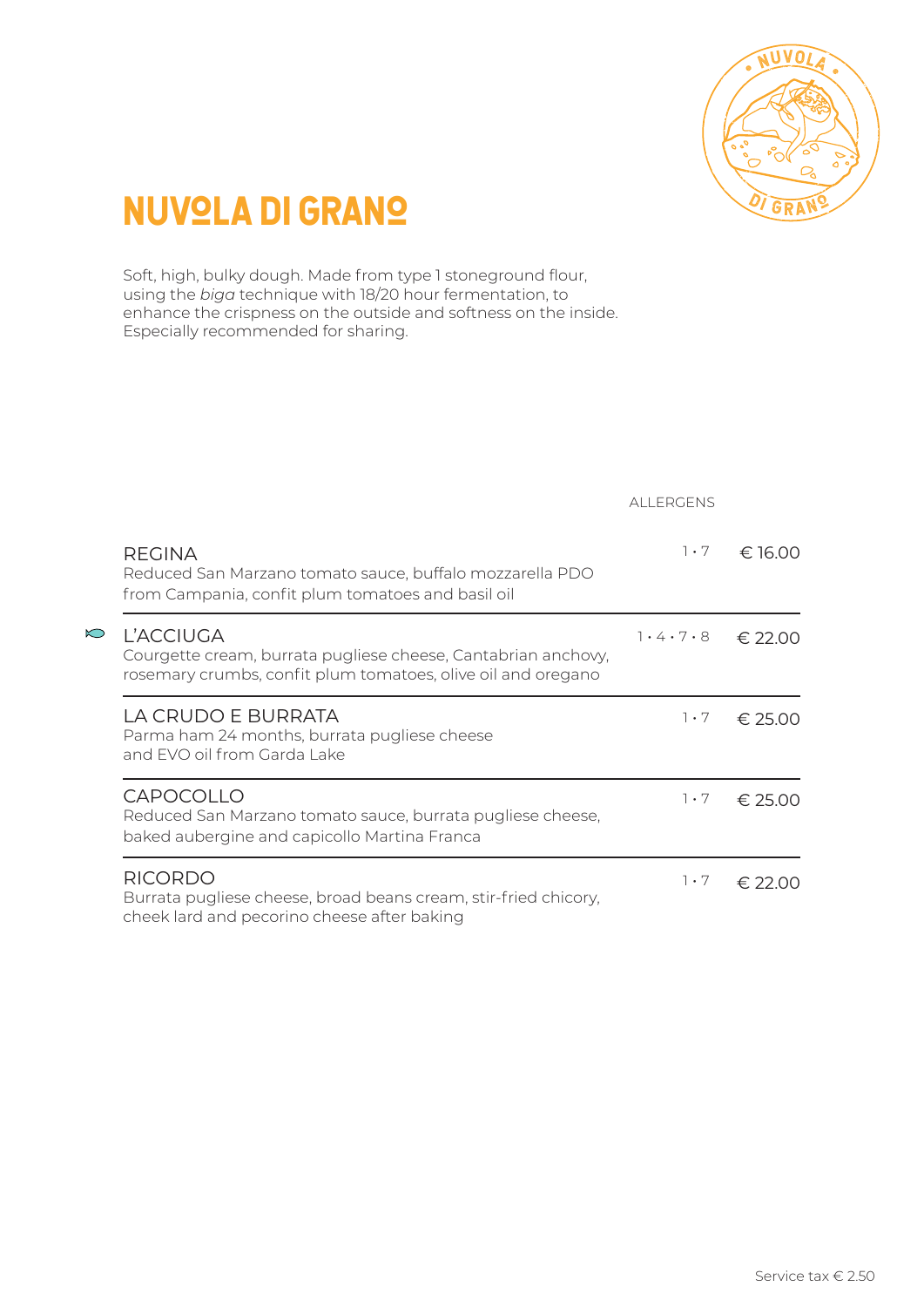

### LA TONDA ROMANA

A type of dough reminiscent of the classic Pala Romana (Roman Pizza), with a high degree of hydration, made from type 1 stoneground and whole wheat flours. A massive long fermentation gives the pizza a final fragrant and crunchy texture. Our version is served round, cut in 8 slices.

|               |                                                                                                                                                                                                   | <b>ALLERGENS</b>            |         |
|---------------|---------------------------------------------------------------------------------------------------------------------------------------------------------------------------------------------------|-----------------------------|---------|
|               | <b>MARGHERITA 2.0</b><br>Reduced San Marzano tomato sauce, burrata pugliese cheese,<br>oregano and basil oil                                                                                      | $1 \cdot 7$                 | € 18.00 |
|               | <b>IL FIOCCO</b><br>Sweet gorgonzola PDO LATINI, fior di latte mozzarella Giffoniello,<br>Langhirano ham and drops of cooked figs                                                                 | $1 \cdot 7$                 | € 25.00 |
|               | <b>LIGURE</b><br>Fior di latte mozzarella Giffoniello, toasted pine nuts, Genovese<br>pesto, Taggiasca olives, duchess potatoes, French beans and<br>pecorino romano cheese                       | $1 \cdot 7 \cdot 8$         | € 20.00 |
| $\mathcal{A}$ | CALABRIA AL NORD<br>San Marzano tomato sauce, fior di latte mozzarella Giffoniello,<br>confit plum tomatoes, nduja from Spilinga, fresh local ricotta,<br>grated Tombea cheese and basil          | $1 \cdot 7$                 | € 20.00 |
|               | <b>SAPORE VEGETARIANO</b><br>Agerola smoked provola cheese, rock onion chutney, roasted<br>friarelli pepper, cumin-flavoured carrot cream and steamed green<br>beans                              | $1 \cdot 7 \cdot 10$        | € 22.00 |
|               | <b>SAN SECONDO</b><br>San Marzano tomato sauce, buffalo mozzarella PDO<br>from Campania, Spalla cotta ham San Secondo after baking                                                                | $1 \cdot 7$                 | € 20.00 |
| $\bigcirc$    | <b>SALMONE DRY</b><br>Courgette cream, courgette scapece, dry marinated salmon*<br>and dill yoghurt sauce                                                                                         | $7 \cdot 4 \cdot 7$         | € 23.00 |
| $\bigcirc$    | <b>GAMBERO ROSSO</b><br>Burrata pugliese cheese, raw red prawns* from Sicily,<br>pistachio crumbs and candied lemon                                                                               | $1 \cdot 2 \cdot 7 \cdot 8$ | € 32.00 |
|               | MAIALINO ALLA MEDITERRANEA<br>Fior di latte mozzarella Giffoniello, baby peppers marinated in fresh<br>tomato sauce, Taggiasca olives, capers, basil, and pork belly cooked<br>at low temperature | $1 \cdot 7$                 | € 24.00 |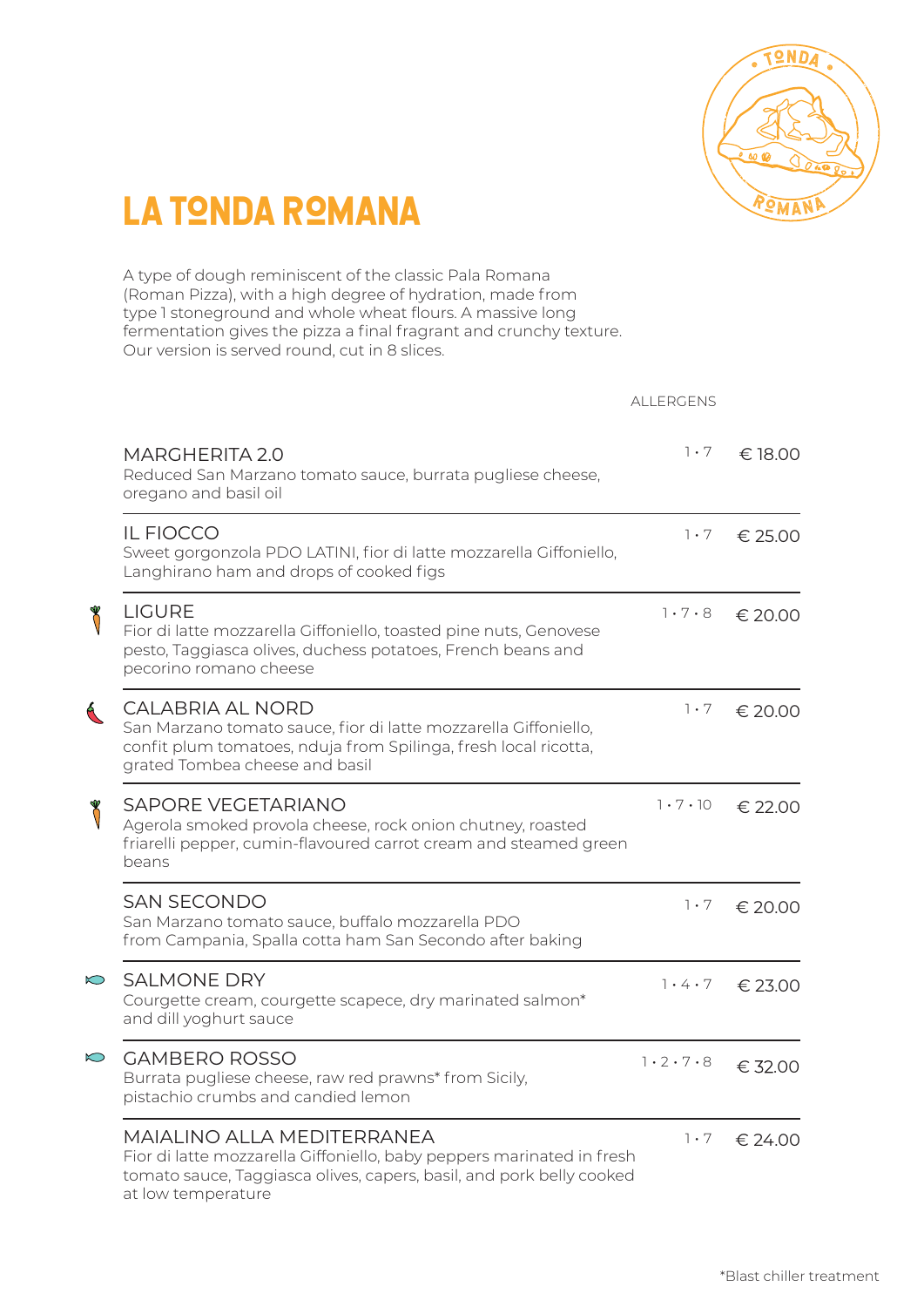

#### TONDA, NO ADDED YEASTS (AVAILABLE FROM FRIDAY TO MONDAY)

An ancient kneading technique called *starch hydrolysis*, which involves spontaneous fermentation without the addition of any yeast leads to a magnificent result: a well-defined taste, intense scent of wheat and a surprisingly voluminous crust. The pizza is served in 6 slices.

|            |                                                                                                                                                                                                  | <b>ALLERGENS</b>                     |         |
|------------|--------------------------------------------------------------------------------------------------------------------------------------------------------------------------------------------------|--------------------------------------|---------|
|            | <b>MARINARA</b><br>San Marzano tomato sauce, chopped garlic and parsley,<br>oregano and basil oil                                                                                                | $1 \cdot 7$                          | € 9.00  |
|            | <b>MARGHERITA</b><br>San Marzano tomato sauce, fior di latte mozzarella Giffoniello,<br>oregano and basil oil                                                                                    | $1 \cdot 7$                          | € 10.00 |
|            | <b>BUFALA PDO</b><br>San Marzano tomato sauce, buffalo mozzarella PDO from Campania,<br>confit plum tomatoes and basil-flavoured oil                                                             | $1 \cdot 7$                          | € 12.00 |
|            | <b>DALL'ORTO ESTIVO</b><br>Yellow grape tomato fillets, fior di latte mozzarella Giffoniello,<br>aubergines, baked courgettes, smoked stracciatella cheese<br>and courgette flowers after baking | $1 \cdot 7$                          | € 15.00 |
| $\sum$     | L'ACCIUGA ITALIANA<br>San Marzano tomato sauce, buffalo mozzarella PDO from Campania,<br>Italian anchovy Selection 76, Taggiasca olives and caper dust                                           | $7 \cdot 4 \cdot 7$                  | € 15.00 |
|            | LA CRUDO DI PARMA<br>San Marzano tomato sauce, burrata pugliese cheese<br>and Parma ham, 24 months                                                                                               | $1 \cdot 7$                          | € 16.00 |
|            | LA CARBONARA<br>Fior di latte mozzarella Giffoniello, pecorino cheese,<br>Giovanna Capitelli cooked bacon, pepper and egg cream                                                                  | 1.3.7                                | € 14.00 |
| $\bigcirc$ | <b>TONNO E TROPEA</b><br>Fior di latte mozzarella Giffoniello, red tuna tataki* with sesame,<br>sour onion, confit plum tomatoes and Maldon sea salt flakes                                      | $7 \cdot 4 \cdot 7$<br>$10 \cdot 11$ | € 18.00 |
|            | COME UNA PARMIGIANA<br>Aubergine cream, fior di latte mozzarella Giffoniello, baked<br>aubergine, semi-dry chopped cherry tomatoes, parmesan and basil<br>mousse                                 | $1 \cdot 7$                          | € 15.00 |
| $\alpha$   | <b>DIABLO</b><br>San Marzano tomato sauce, nduja from Spilinga, fior di latte<br>mozzarella Giffoniello, Calabrian spianata, stracciatella pugliese<br>cheese and fresh chilli pepper compote    | $1 \cdot 7$                          | € 15.00 |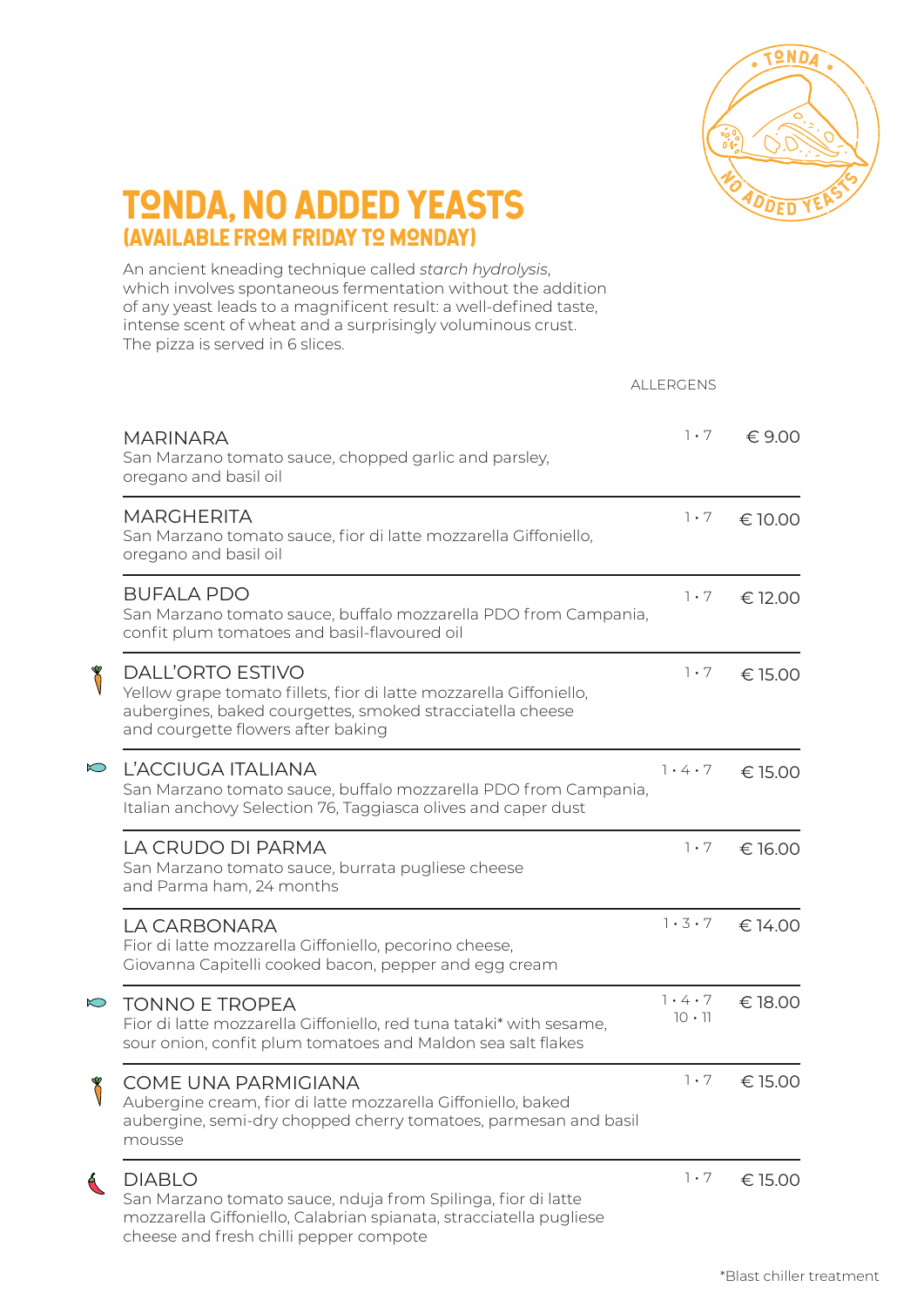### roco's pizza

This is the pizza we have been identified with for over 25 years, baked in a pan in a wood-fired oven and served by the slice. Dough is made with soft wheat "00" flour and natural leavening is where the magic happens. The long maturation process gives it a soft but at the same time fragrant structure. For Roco's pizza's lover we offer three timeless flavours, served by the slice.



|                                                                                                        | <b>ALLERGENS</b> | 1/4             | 1/3             |
|--------------------------------------------------------------------------------------------------------|------------------|-----------------|-----------------|
| LA MARGHERITA<br>Tomato sauce & fior di latte mozzarella cheese                                        | $1 \cdot 7$      | $\epsilon$ 6.00 | $\epsilon$ 7.50 |
| LA BUFALINA<br>Tomato sauce, buffalo mozzarella from Campania,<br>and fresh plum tomatoes after baking | $1 \cdot 7$      | ∈700            | $\epsilon$ 8.50 |
| LA RUSTICA<br>Rosemary flavoured julienne potatoes<br>and cooked ham                                   | $1 \cdot 7$      | $\epsilon$ 7.50 | $\n  6$ 9 00    |

Depending on seasonality and availability, some products may be originally frozen

# **DQUBLE TRANCH**

Dough is similar to Tonda Romana, but processing is different. It is a reinterpretation of the traditional stuffed Roman focaccia, with a double bread layer that is crispy on the outside but soft on the inside, so that crunching is enhanced! It is served in 4 slices.



|            |                                                                                                            | <b>ALLERGENS</b>     |         |
|------------|------------------------------------------------------------------------------------------------------------|----------------------|---------|
|            | <b>MORTADELLA</b><br>Mortadella Bologna IGP (pepperoni) with pistachios<br>and local stracchino cheese     | $1 \cdot 7 \cdot 8$  | € 12.00 |
|            | LA PORCHETTA<br>Tuma prealpina (local cheese), home-made porchetta<br>and caramelised onion                | $1 \cdot 7 \cdot 10$ | € 13.00 |
| $\bigcirc$ | IL SALMONE (SALMON)<br>Burrata pugliese cheese, courgette cream, dry marinated salmon*                     | $7 \cdot 4 \cdot 7$  | € 13.00 |
|            | <b>JAMON IBERICO</b><br>Cooked Iberian ham and local cheese                                                | $1 \cdot 7$          | € 14.00 |
|            | <b>VERDURE (VEGETABLES)</b><br>Carrot cream, local cheese, courgette scapece, aubergine<br>and green beans | $1 \cdot 7$          | € 13.00 |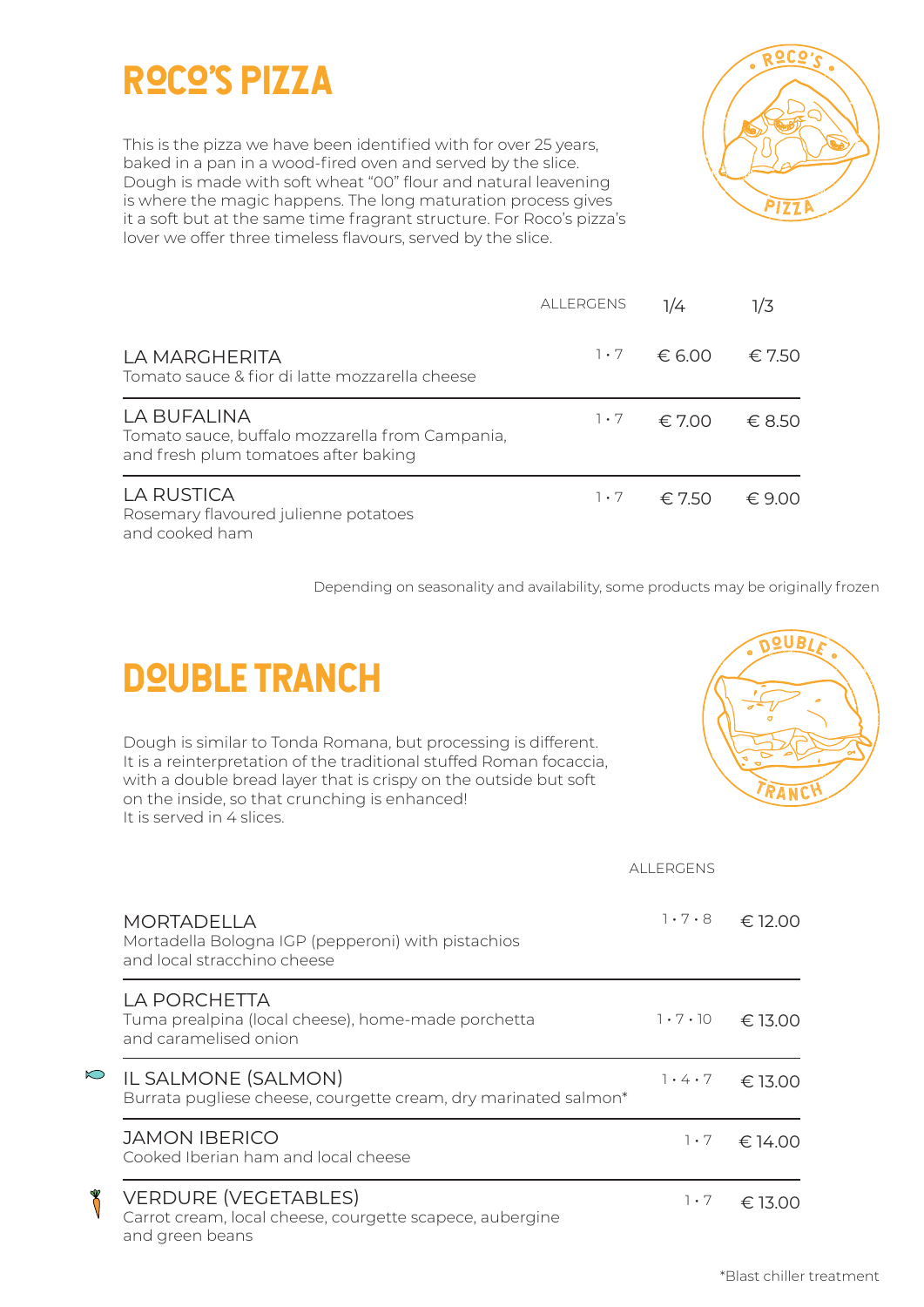# STEAK - BURGER & CO

|            | <b>TOMAHAWK</b><br><b>ALLERGENS</b><br>40 days minimum in dry ageing, grade 4 marbling                                                                                                           |                                      |           |
|------------|--------------------------------------------------------------------------------------------------------------------------------------------------------------------------------------------------|--------------------------------------|-----------|
|            | and a deliberate cut of Scottona beef, famous for its distinctive<br>tenderness. Served with a side dish, minimum 2 people                                                                       |                                      | € 8.00/hg |
|            | COSTATA LOMBADA DRY AGED                                                                                                                                                                         |                                      | € 8.00/hg |
|            | <b>IRISH BEEF TENDERLOIN</b><br>Approx. 200/250g beef, served with brown sauce and a side dish                                                                                                   | $1 \cdot 9$                          | € 23.00   |
|            | <b>ENGLISH BEEF SIRLOIN</b><br>Approx. 200/250g beef, served with a side dish                                                                                                                    |                                      | € 21.00   |
|            | PLUMA DI PATANEGRA IBERICO<br>Noble cut of the typical Iberian pork, distinguished by its delicacy,<br>tenderness and juiciness. Served with a side dish                                         |                                      | € 25.00   |
|            | <b>CLASSICAL HAMBURGER</b><br>Home-made bun sandwich, 180g Italian Scottona beef, BBQ sauce,<br>cheddar, caramelised onions, crispy bacon, lettuce and tomatoes                                  | 1.3.7.1                              | € 14.00   |
|            | PULLED PORK<br>Home-made bun sandwich, pulled pork served with BBQ sauce<br>and traditional American coleslaw                                                                                    | $1 \cdot 3 \cdot 7$<br>$10 \cdot 11$ | € 15.00   |
| $\alpha$   | <b>HAMBURGER CALABRO</b><br>Home-made bun sandwich, 180g Italian Scottona beef, hot sauce,<br>cheddar, caramelised onions, nduja from Spilinga,<br>crispy Calabrian spianata, salad and tomatoes | 1.3.7.1                              | € 15.00   |
|            | <b>VEGGIE BURGER</b><br>Home-made bun sandwich, homemade veggie burger,<br>chickpea humus, salad and tomatoes                                                                                    | 1.3.7.1                              | € 13.00   |
|            | HAMBURGER PIEMONTESE<br>Home-made bun sandwich, 180g Italian Scottona beef, BBQ<br>sauce, smoked scamorza cheese, crispy bacon, salad and tomatoes                                               | $1.3.7.11 \in 15.00$                 |           |
|            | <b>GOUJON</b><br>Home-made bun sandwich, fried chicken fillets, ginger<br>mayonnaise, lettuce and tomatoes                                                                                       | $1 \cdot 3 \cdot 7 \cdot 11$         | € 13.00   |
| $\bigcirc$ | <b>INSALATA PORTOFINO</b><br>Corn salad and rocket, avocado, steamed prawns,<br>seasoned tomatoes, burrata cheese and crispy bacon                                                               | $2 \cdot 7$                          | € 14.00   |
| $\bigcirc$ | INSALATA QUINOA<br>Quinoa, rocket and seasoned julienne courgettes, smoked<br>salmon, stracciatella pugliese cheese and toasted almonds                                                          | 1.4.7.8                              | € 13.00   |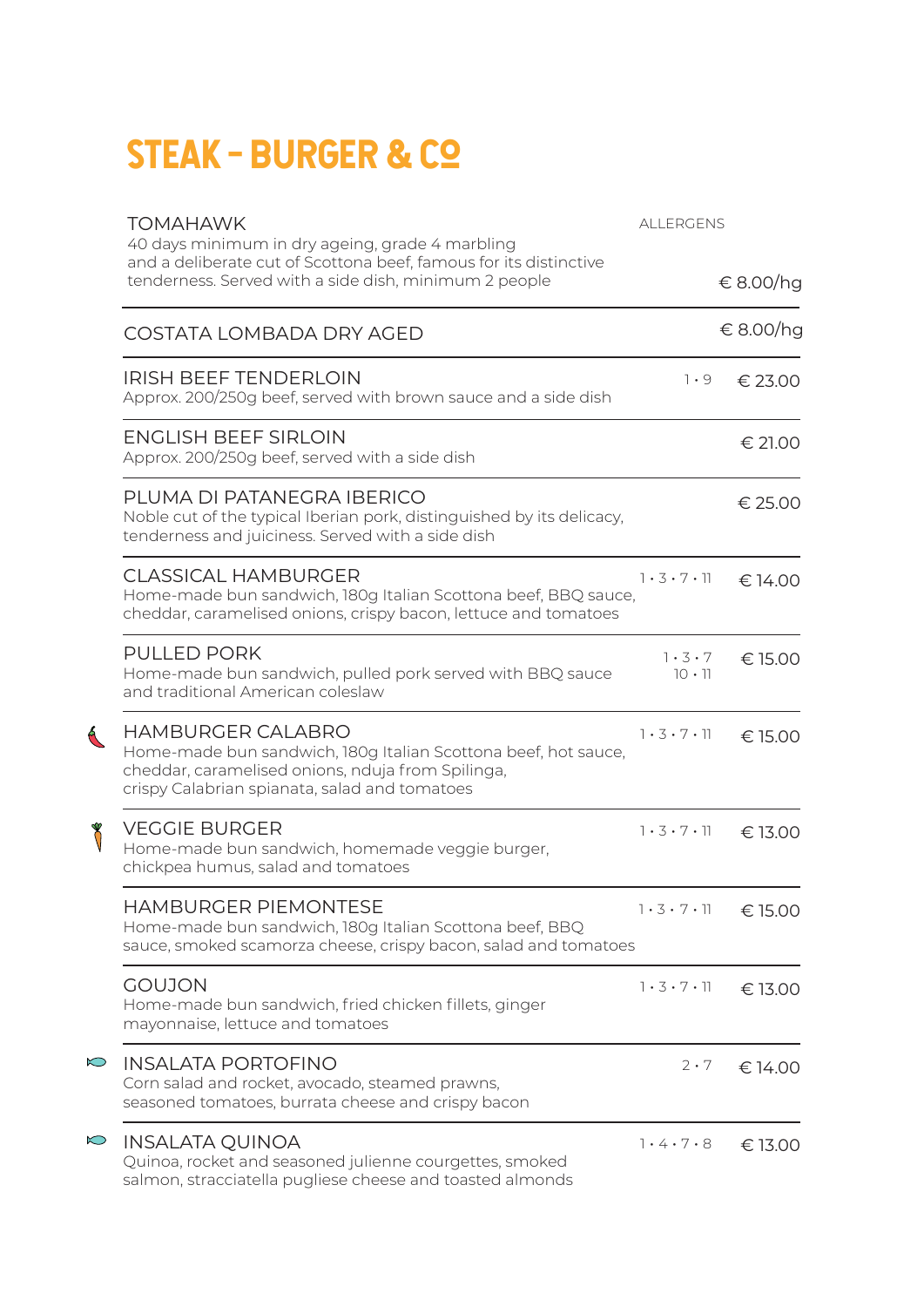### **DESSERTS**

|                                                                                                         | <b>ALLERGENS</b>    |                     |
|---------------------------------------------------------------------------------------------------------|---------------------|---------------------|
| Home-made tiramisù                                                                                      | $1 \cdot 3 \cdot 7$ | $\epsilon$ 7.00     |
| Salted pistachio and chocolate mock affogato                                                            | $3 \cdot 7 \cdot 8$ | $\epsilon$ 7.00     |
| Chocolate cupcake with a warm heart accompanied<br>by a quenelle of pistachio ice cream and fresh fruit | 1.3.7.8             | $\epsilon$ 7.00     |
| Berry cheesecake                                                                                        | $1 \cdot 3 \cdot 7$ | $\epsilon$ 7.00     |
| Freshly whipped ice cream                                                                               | $3 \cdot 7 \cdot 8$ | $\epsilon$ 7.00     |
| Freshly whipped sorbet                                                                                  |                     | € 5.00              |
| Cielo D'Alcamo Vend. Tardiva - Tenuta Rapitalà '17 (glass)                                              |                     | $\epsilon$ : 5 ()() |

# SPARKLING & DESSERT WINES

Champagne: ask the staff (subject to availability)

| Franciacorta Brut La Scala - Bellavista '13               | € 45.00         |
|-----------------------------------------------------------|-----------------|
| Franciacorta Brut - Contadi Castaldi                      | € 32.00         |
| Franciacorta Brut Satèn - Contadi Castaldi                | € 35.00         |
| Metodo Classico Brut Rosè Mattia Vezzola - Costaripa      | € 34.00         |
| Metodo Classico Brut Mattia Vezzola - Costaripa           | € 32.00         |
| Metodo Classico Lugana Brut - Hirundo                     | € 28.00         |
| Prosecco Valdobbiadene Brut - Zardetto                    | € 22.00         |
| Moscato di Pantelleria Kabir - Donnafugata '17 375 ml     | € 22.00         |
| Cielo D'Alcamo Vend. Tardiva - Tenuta Rapitalà '17 500 ml | $\epsilon$ 2700 |
|                                                           |                 |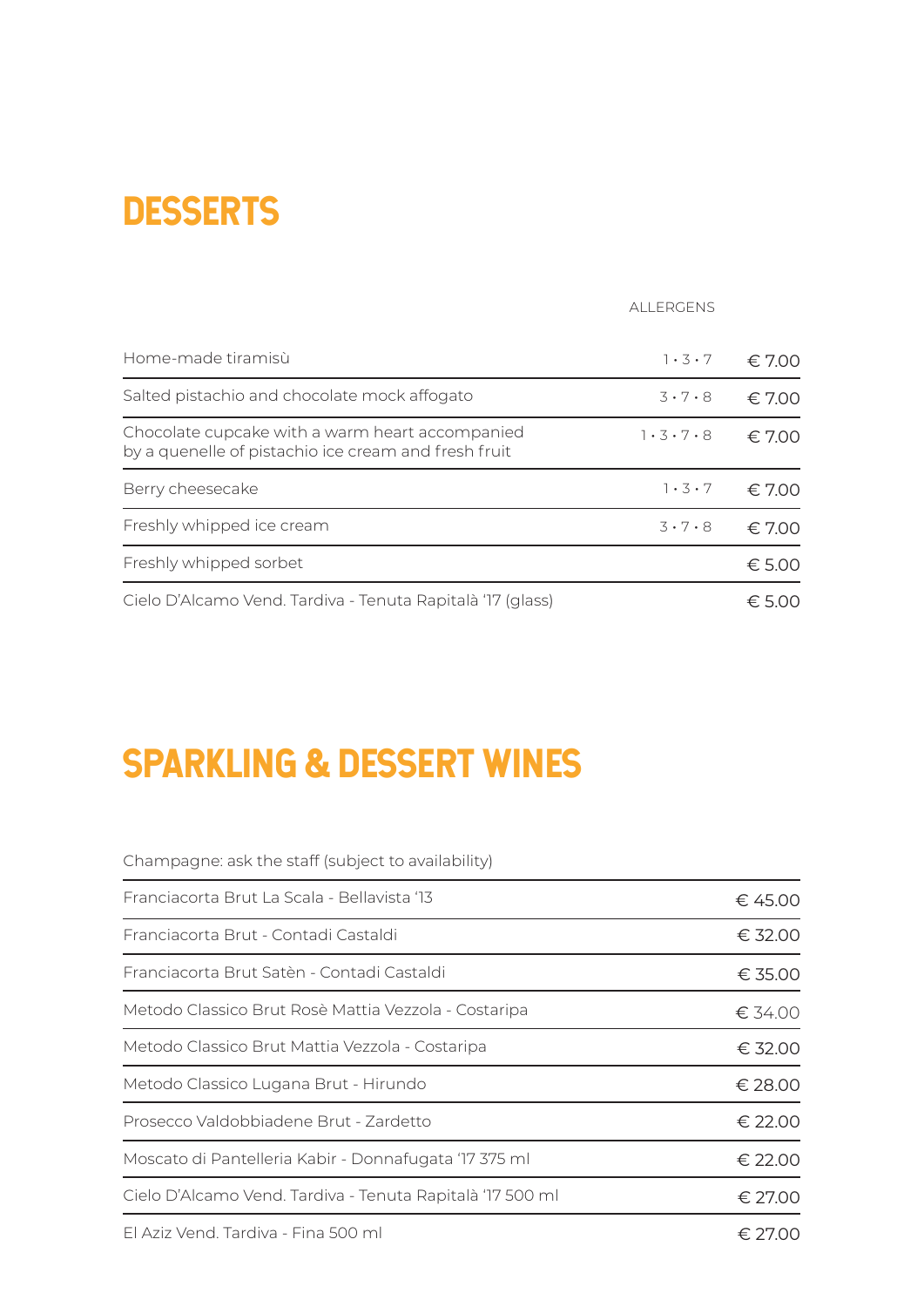### **BEERS**

| <b>DRAUGHT BEER - RIEGEL</b> | 0.30 L | 0.50 L                          |
|------------------------------|--------|---------------------------------|
| Privat (extra-light) 5.2°    |        | $6.4.00 \pm 6.00$               |
| Herren Pils $4.7^\circ$      |        | $\epsilon$ 4.00 $\epsilon$ 6.00 |
| Kellerbier 5.0°              |        | $6.4.00 \pm 6.00$               |

| Ayinger Keller (extra-light) 4.9° | € 6.00  |
|-----------------------------------|---------|
| Ayinger Urweisse (Waizen) 5.8°    | € 6.00  |
| Ayinger Dunkel (dark) 5.0°        | € 6.00  |
| Riegele Privat (light) 5.2°       | € 6.00  |
| Riegele Herren (pils) 4.7°        | € 6.00  |
| Birra Felice Vivaldi 4.8°         | € 8.00  |
| Labi la Bianca 4.5°               | € 10.00 |
| Labi la Dorata 7.0°               | € 10.00 |
| Labi la Glutenfree 5.0°           | € 10.00 |
| Labi la Bionda 4.8°               | € 10.00 |
| Labi la Rossa 6.5°                | € 10.00 |
| Labi la Ambrata 6.0°              | € 10.00 |

#### BOTTLED BEER 0.50 L BOTTLED BEER 0.75 L

| € 6.00  | 32 Via dei Birrai Curmi 5.8°   | € 16.00 |
|---------|--------------------------------|---------|
| € 6.00  | 32 Via dei Birrai Audace 8.4°  | € 16.00 |
| € 6.00  | 32 Via dei Birrai Oppale 5.5°  | € 16.00 |
| € 6.00  | 32 Via dei Birrai Admiral 6.3° | € 16.00 |
| € 6.00  | 32 Via dei Birrai Nebra 8.0°   | € 16.00 |
| € 8.00  | Baladin Isaac 5.0°             | € 16.00 |
| € 10.00 | Baladin Nazionale 6.5°         | € 16.00 |
| € 10.00 | Baladin Rock'nroll 7.5°        | € 16.00 |
| € 10.00 | Baladin Super Bitter 8.0°      | € 16.00 |

#### BOTTLED BEER 0.33 l

| Riegele Speziator Hell<br>(double malt) 8.5° | € 4.00 |
|----------------------------------------------|--------|
| Simco 3 (IPA) 5.0°                           | € 6.00 |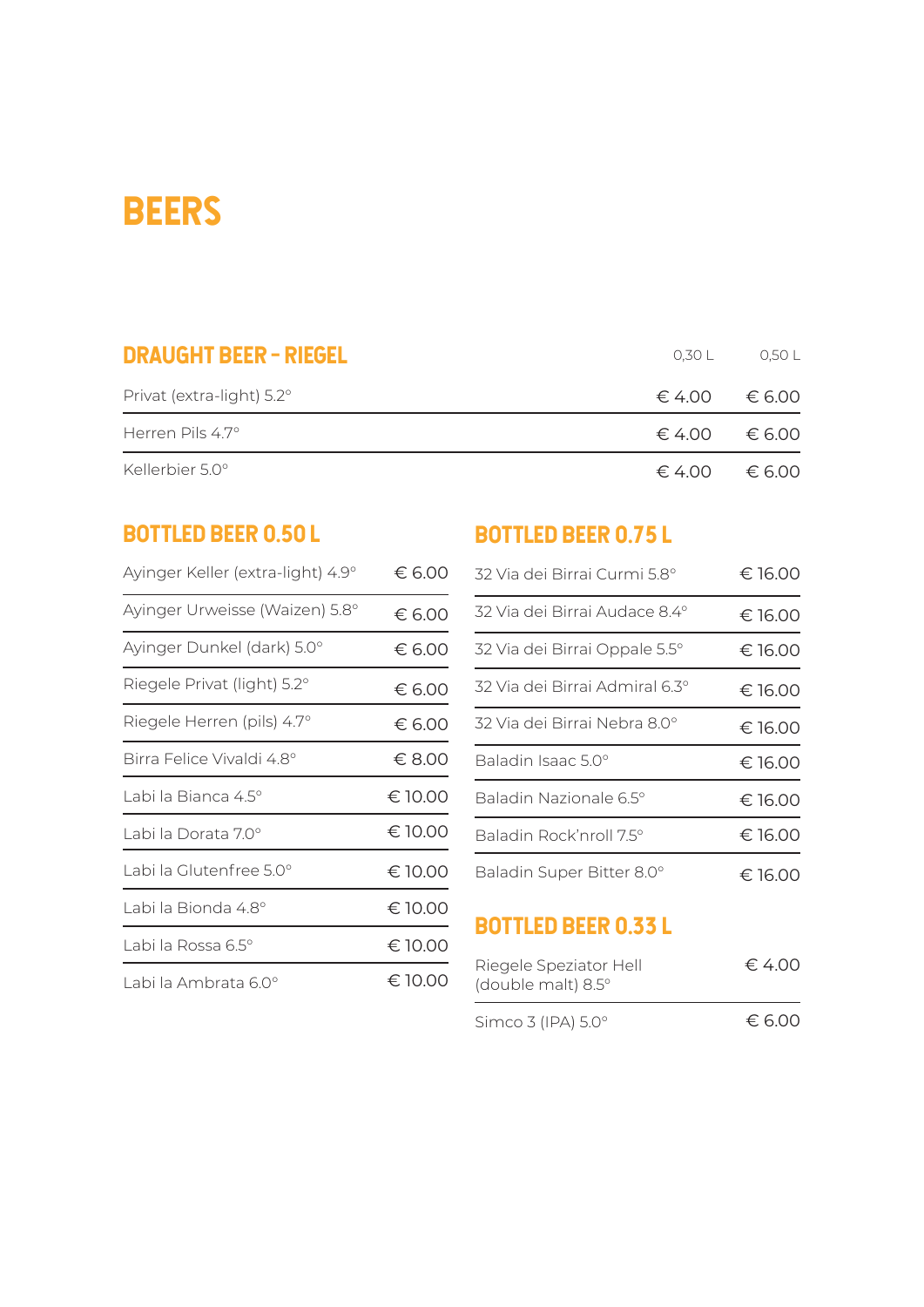### **WINES**

#### Red wines

| Alto Adige Pinot Nero Riserva Mazon - Hofstätter                             | € 48.00  |
|------------------------------------------------------------------------------|----------|
| Valle d'Aosta Syrah - Les Crêtes                                             | € 35.00  |
| Riviera del Garda Classico II Valtenesì - Az. Agr. Pasini San Giovanni       | € 21.00  |
| Riviera del Garda Classico San Gioan i Carati - Az. Agr. Pasini San Giovanni | € 28.00  |
| Riviera del Garda Classico Groppello Sara - Az. Agr. Due Pini                | € 22.00  |
| Garda Classico rosso superiore Madér - Selva Capuzzo                         | € 29.00  |
| Benaco Bresciano Rebo - Franzosi                                             | € 22.00  |
| Benaco Bresciano Rebo - Franzosi (375 ml)                                    | € 13.00  |
| Amarone della Valpolicella classico - Bertani                                | € 120.00 |
| Amarone della Valpolicella Valpantena - Bertani                              | € 60.00  |
| Valpolicella Ripasso Valpantena - Bertani                                    | € 30.00  |
| Valpolicella Ripasso superiore Scriani                                       | € 28.00  |
| Chianti Classico - Castello della Paneretta                                  | € 25.00  |
| Maremma Toscana Lodai - Tenuta Fertuna                                       | € 27.00  |
| Tenuta Perano Chianti Classico - Frescobaldi                                 | € 39.00  |
| Nipozzano Vecchie Viti Chianti Rùfina Riserva - Frescobaldi                  | € 34.00  |
| Nipozzano Chianti Rùfina Riserva - Frescobaldi                               | € 30.00  |
| Brunello di Montalcino Castel Giocondo - Frescobaldi                         | € 60.00  |
| Taurasi Riserva Vigna Grande Cerzito - Quintodecimo                          | € 180.00 |
| Taurasi Riserva Vigna Quintodecimo - Quintodecimo                            | € 180.00 |
| Terre Siciliane Tancredi - Donnafugata                                       | € 49.00  |
| Terre Siciliane Merlot - Fina                                                | € 25.00  |
| Brunello di Montalcino 2015 - San Biagio                                     | € 45.00  |
| Barbera d'alba doc bio - Ceretto                                             | € 30.00  |
| Nebbiolo d'alba doc bio - Ceretto                                            | € 35.00  |
| Barbaresco doc bio - Ceretto                                                 | € 65.00  |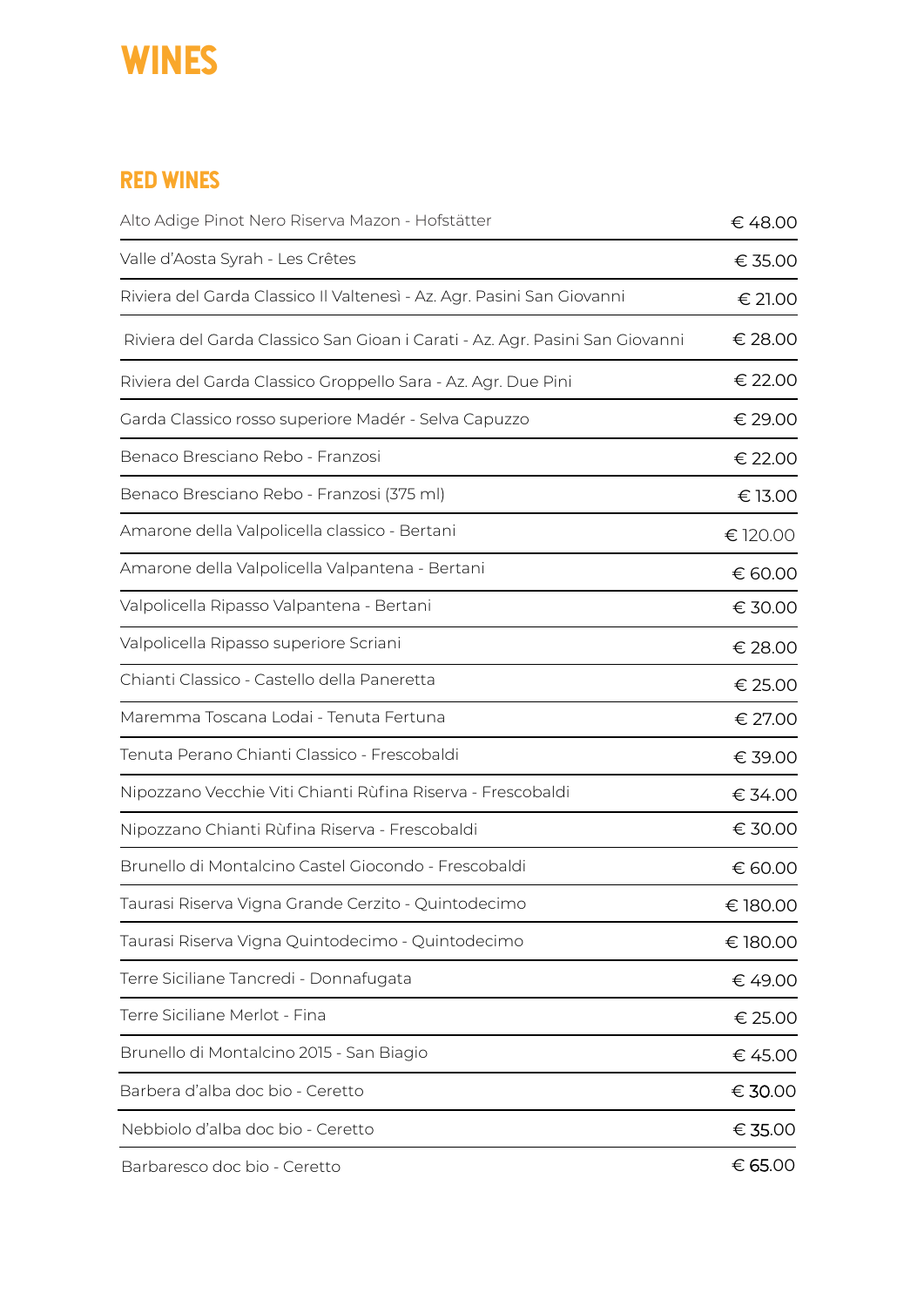### **WINES**

#### white wines

| Alto Adige Gewürztraminer Joseph - Hofstätter                                   | € 28.00          |
|---------------------------------------------------------------------------------|------------------|
| Friuli Isonzo Sauvignon - Lis Neris                                             | € 29.00          |
| Alpi Retiche Cà Brione - Nino Negri                                             | $\epsilon$ 31.00 |
| Lugana - Cà Lojera                                                              | € 25.00          |
| Lugana - Il Lugana - Franzosi                                                   | € 22.00          |
| Lugana - Riserva del Lupo - Ca' Lojera                                          | € 30.00          |
| Lugana Selva - Selva Capuzza                                                    | € 25.00          |
| Garda Riesling Emanuela - Az. Agr. Due Pini                                     | € 24.00          |
| Calabria IGT Critone - Librandi                                                 | € 22.00          |
| Terre Siciliane Kikè - Fina                                                     | € 25.00          |
| Antinori Vermentino - Bolgheri                                                  | € 24.00          |
| <b>ROSE WINES</b>                                                               |                  |
| Riviera del Garda Classico Valtenesi Rosamara - Costaripa                       | € 25.00          |
| Riviera del Garda Classico Chiaretto Matilde - Az. Agr. Due Pini                | € 25.00          |
| Riviera del Garda Classico Valtenesi Rosa green<br>Az. Agr. Pasini San Giovanni | € 24.00          |
| Diamante - Comincioli                                                           | € 28.00          |
| Calabria Ligrezza - Terre di Balbia                                             | € 25.00          |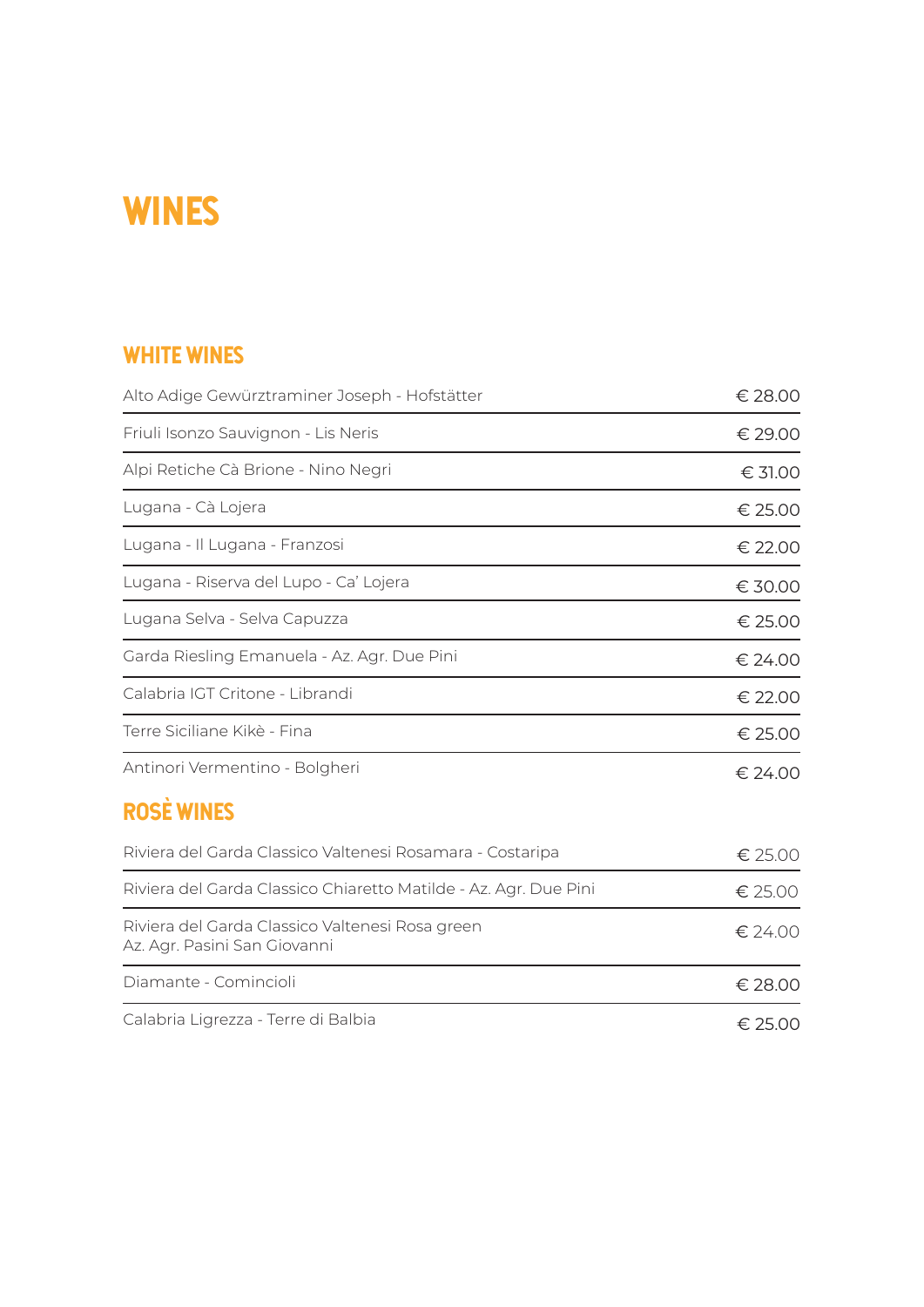### SOFT DRINKS

| <b>CANNED DRINKS 0.33 L</b><br>Coca Cola, Coca Zero, Sprite, Fanta, Lemon Tea, Peach Tea | $\epsilon$ 3.00 |
|------------------------------------------------------------------------------------------|-----------------|
| <b>BIO GALVANINA SOFT DRINKS 0.355 L</b><br>Lemonade, soda, chinotto                     | $\epsilon$ 3.50 |
| Mineral Water 0.75 L (Elegantia Tavina)                                                  | € 2.50          |
| Espresso                                                                                 | € 1.50          |
| Laced coffee                                                                             | € 2.00          |
| Decaf                                                                                    | € 2.00          |
| Laced Decaf                                                                              | € 2.50          |
| Infusion                                                                                 | € 3.00          |
| Service Tax                                                                              | € 2.50          |